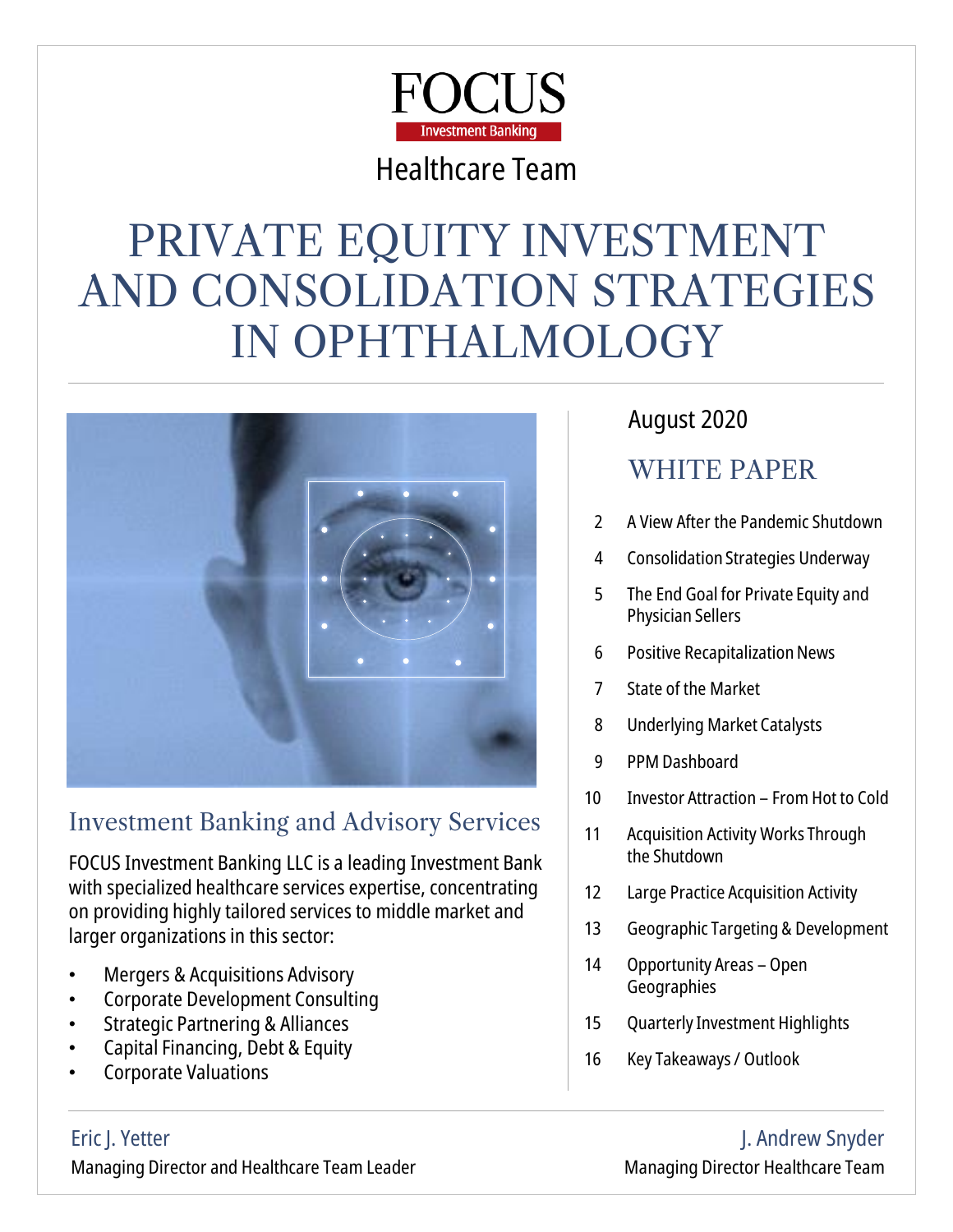### A View After the Pandemic Shutdown

FOCUS Healthcare white papers are designed to provide a clearer picture of M&A activity in the market verticals where we focus.

We return with this updated white paper now because we believe the COVID-19 fog has cleared enough to allow us to provide a view of the market and its likely future direction. Of course, no one can know the future with certainty … especially given what we've gone through the past few months … but information and data is now emerging to allow a clearer view. The future looks promising.

#### Our Physician Owner Focus

FOCUS Healthcare specializes in investment banking services focused on mergers & acquisitions involving clinicians. We represent physician groups in transactions with private equity and ASC management company investors across the United States.

As former operators, we understand the unique attributes of specialty practices and surgery centers. We invest our time and money in the best data available and our partners constantly track transaction activity, conduct independent research, and analyze critical issues. We represent physicians every day and leverage the resulting experience and relationships to benefit our clients.

#### We Specialize in Second and Third Wave PPM

We focus on the emerging second and third wave sectors across the full spectrum of physician practices.



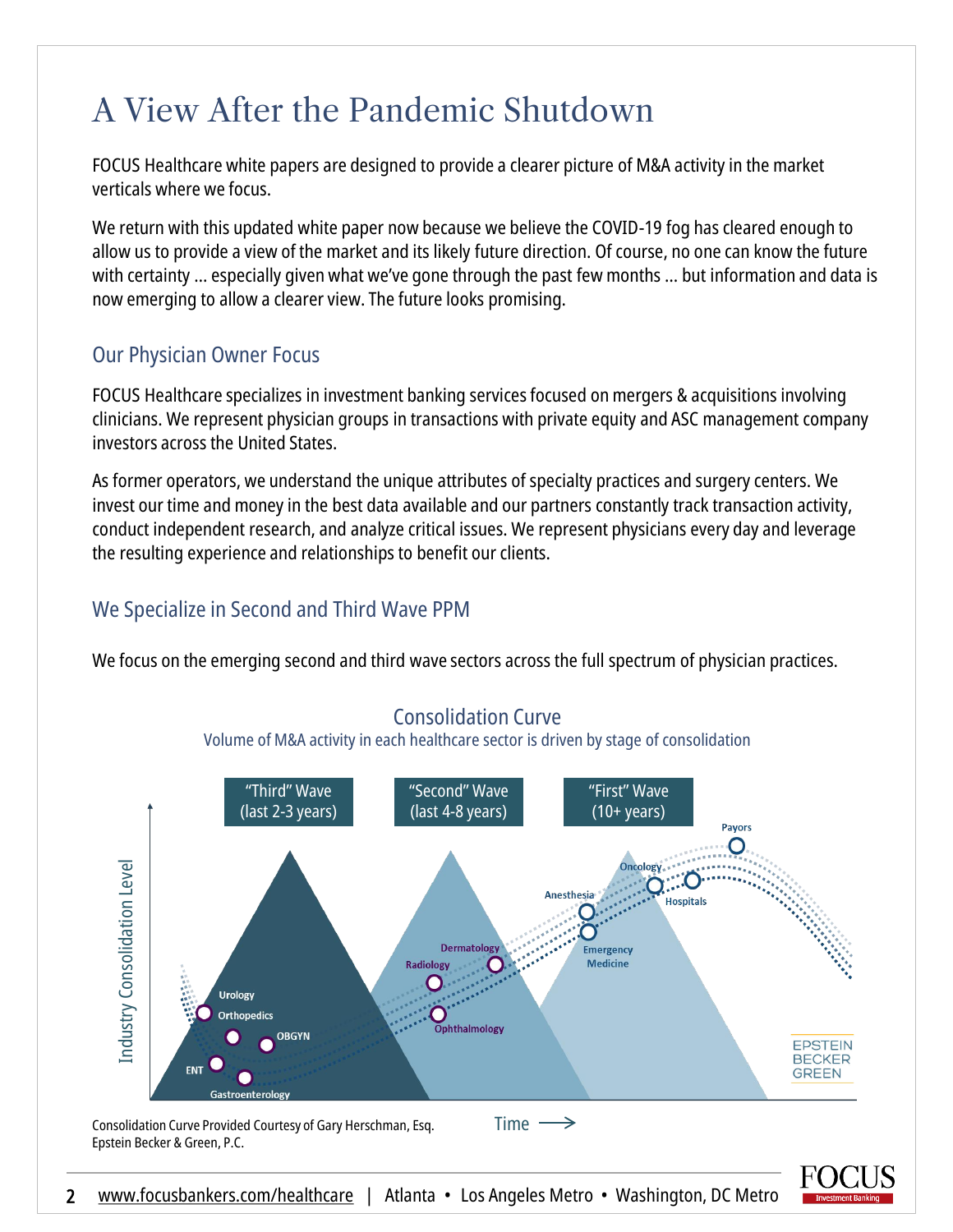### Recent Transactions

Our services are designed to provide exceptional investment banking services to specialty practices and ASCs across a wide range of practice specialties.

Despite the COVID-19 slowdown, our past year has been very successful. Since July of 2019 we have completed partnerships around nine businesses with eight more anticipated to close in 2020.

#### Closed Transactions



### Transactions In Progress – 2020 Close Anticipated



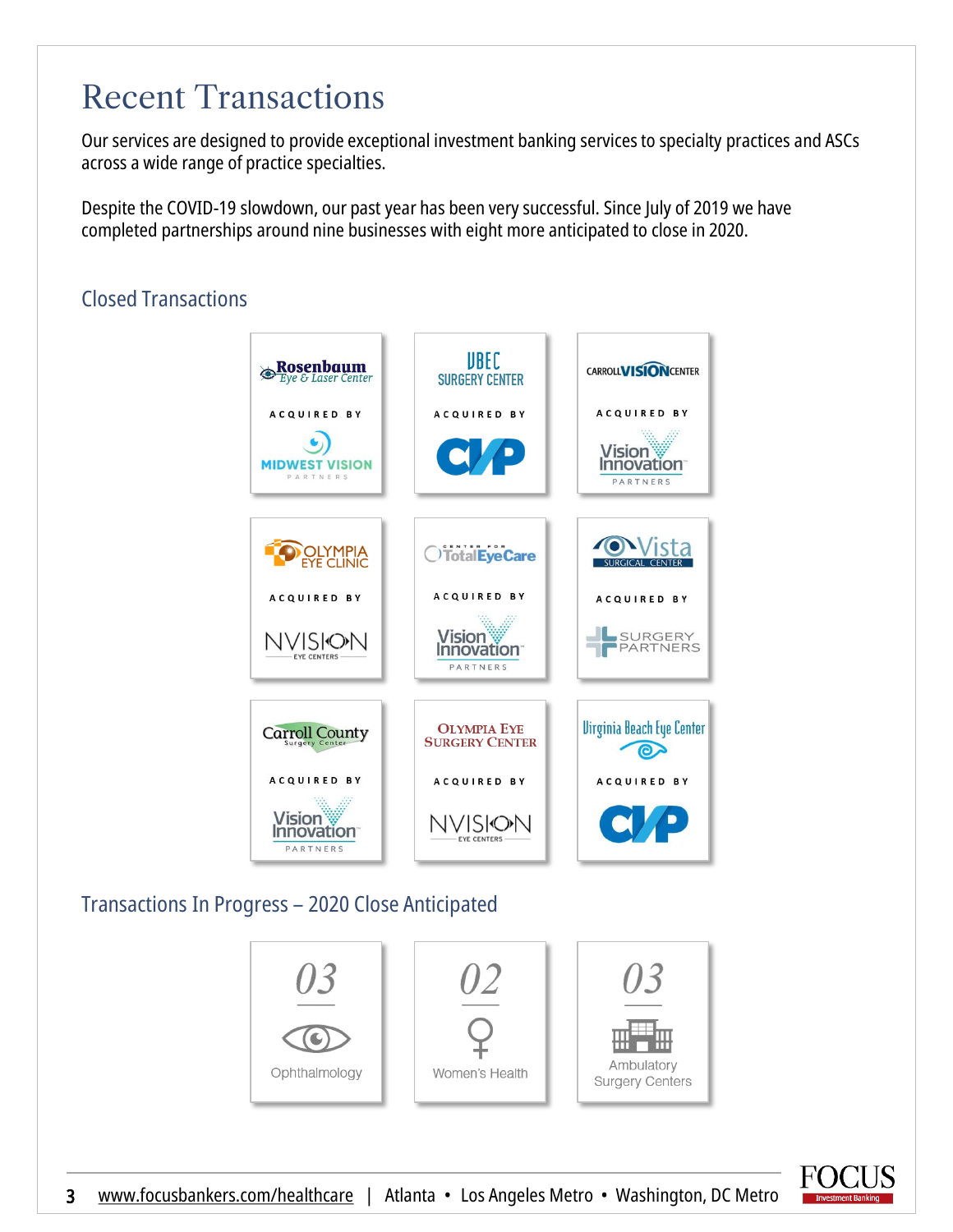# Consolidation Strategies Underway in Ophthalmology

#### The PPM Management Company Strategy

The predominant private equity acquisition strategy is best defined as "Platform-Growth". Executing this strategy with success requires the acquisition of a large practice or practices which act as a foundation. Those platforms are expanded through "Add-On" acquisitions of medium and small practices and ASCs within a geographic region.



We consider large practice acquisitions to be the key driver of market expansion and a primary indicator of future investment in medium and small practices in a geographic area. A platform practice is defined by a variety of factors, determined in part by the buyer's preferences. Our market analysis simplifies this and considers the acquisition of practices with ten or more physicians. We feel this is a strong indicator of overall platform acquisition activity.

#### The Physician-Owned Area Consolidation

We are seeing an increasing number of physician-owned practices combine to form larger practices to reap the rewards of increased market coverage, expansion of services, consolidated investment and operating cost efficiencies. This approach can create the most lucrative selling opportunity for physician owners.

Physicians pursuing this strategy are aware of the potential to sell to private equity in the future at favorable multiples. However, the challenge of running a practice while pursuing consolidation is very demanding and prohibitive for most physicians.

#### The Participation Investment Strategy

A handful of players are engaged in what we call a "Participation" strategy – one with less emphasis on geographic density. They seek to acquire strong practices with less regard to geography and are often willing to enter a new area through a smaller acquisition.

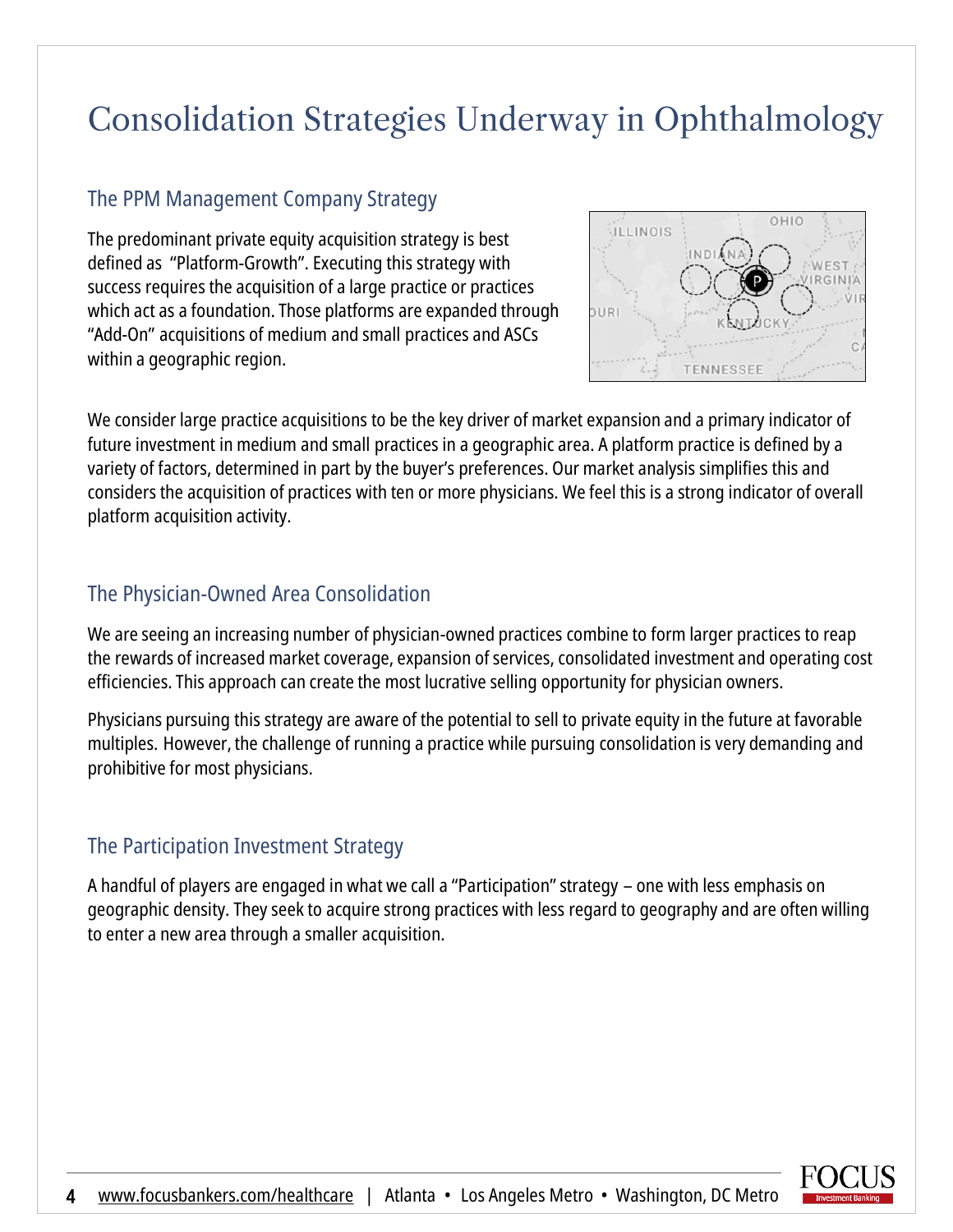# The End Goal for Private Equity and Physician Sellers

#### Improved Patient Care, Revenue Growth, Profit Improvement

In order to gain a return on their investment, PE firms look to improve operations and grow their portfolio companies through organic and inorganic initiatives, ideally driving a much higher valuation and EBITDA multiple when the portfolio company is sold (usually in 5-7 years).

Principal areas for organic growth include referral networks, physician recruiting, contract negotiations and revenue cycle and cost containment initiatives. They will also invest in practices via capital improvement projects - perhaps additional offices, new technology or construction of a surgery center. Each investment will present unique opportunities, such as combining multiple practices under a single umbrella for reimbursement purposes. Investors will leverage their size, financial resources, and human capital expertise to achieve desired growth outcomes.

Inorganic growth comes through the acquisition of gastroenterology practices, ambulatory surgery centers, and other complementary businesses. Investors provide capital and leverage physician knowledge and relationships to identify and pursue appropriate opportunities.

#### Physician Autonomy

Importantly, most physicians will be surprised by how hands-off these investors are when it comes to dayto-day practice operations. They are rarely, if ever, interested in physician schedules and local management issues, believing instead that these things are best handled by the physicians themselves and their local management teams. This emphasis on growth and improvement rather than operational change means that physicians can continue to focus on their patients while a well-funded partner works to grow and perpetuate their practice.

#### Successful Recapitalization at Higher Multiples

Many firms offer physician sellers the opportunity to "roll over" equity into the acquiring company, thus investing along side its other physicians and the PE firm. That equity may be sold in later transactions at a higher value (or EBITDA multiple). This strategy allows physicians to participate in the gains private equity firms achieve.

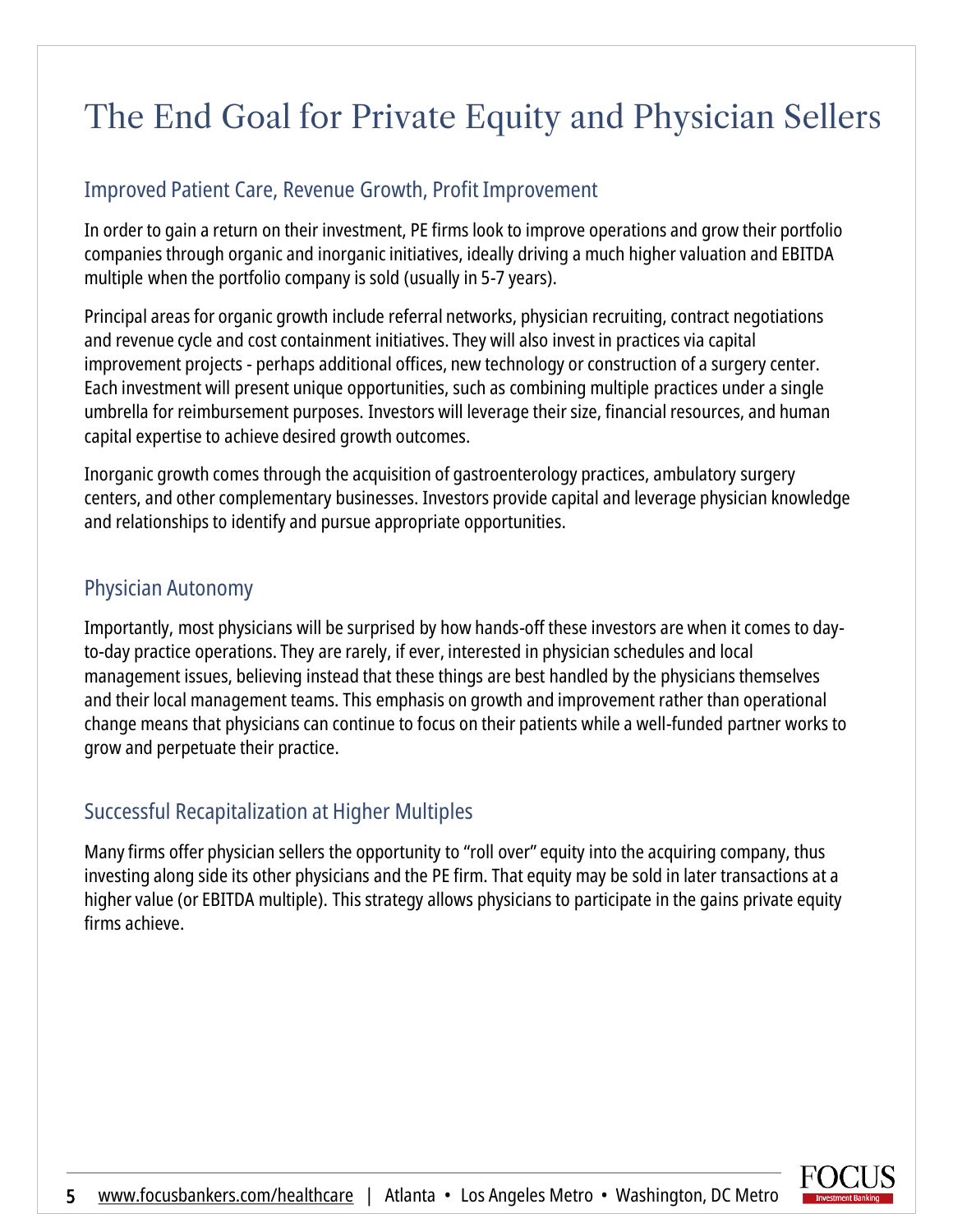# Positive Recapitalization News

#### Partners Group Buys FFL's EyeCare Partners for \$2.2 Billion

A highly successful ophthalmology recapitalization just occurred in December of 2019 when Partners Group Holding AG acquired EyeCare Partners, adding one of the largest U.S. ophthalmology and optometry services groups to its portfolio of healthcare investments.



At the time of the transaction, EyeCare Partners was reportedly valued at \$2.2 billion including debt. At that valuation, the transaction carries a multiple of about 16x based on EyeCare Partners reported adjusted EBITDA of approximately \$135 million.

The deal results in the exit of PE firm FFL Partners after five years of building a successful eye care portfolio company. FFL made its first optometry investment in 2015 and grew to include ophthalmology acquisitions in Missouri, Illinois, Alabama, Kentucky, Kansas and Michigan.

Under San Francisco-based FFL's ownership, EyeCare Partners revenue grew at a compounded rate of 65% through organic and inorganic initiatives over the last five years. During that time, EyeCare Partners grew to 435 locations from 63.

According to PE Hub (December 16, 2019), "Partners Group claims victory for FFL's EyeCare Partners in \$2.2 bln deal"

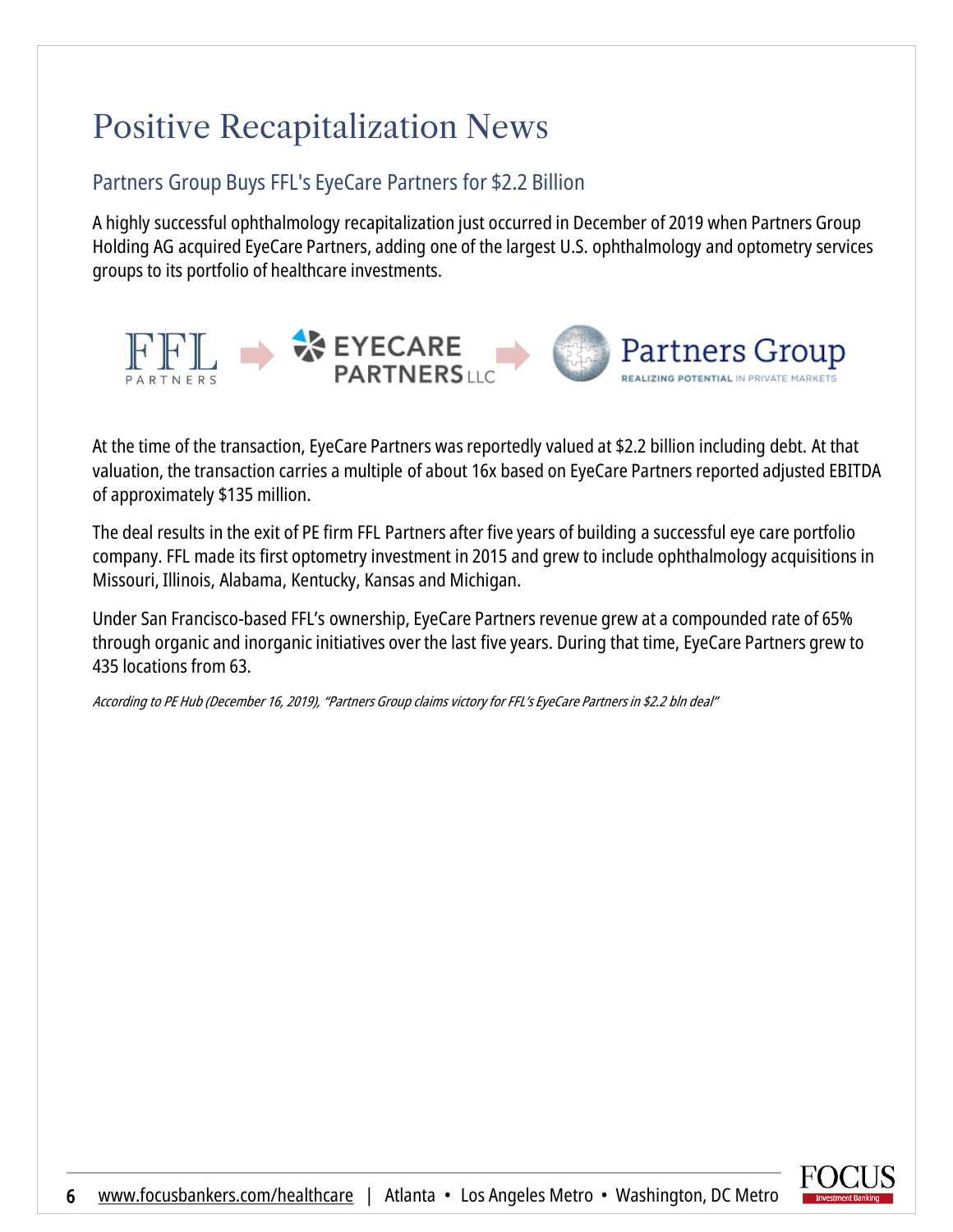### State of the Market

#### The Effects of COVID-19

The shutdown resulting from the COVID-19 pandemic disrupted a consolidation wave moving into its eighth year, progressing though the usual stages of development. Prior to the shutdown, we believed the ophthalmology consolidation wave was maturing to a more stable and predictable phase of network expansion. Now, as we emerge from the shutdown, transaction progress to-date and the return of cataract elective surgery suggests the ophthalmology M&A market will begin to return to its former strength in Q4 2020.

#### Positive Signals

Prior to COVID, analysis suggested that many of the large platform practices open to a transaction with private equity had already done a deal. Geographies had been established and networks were being built through add-on acquisitions.

Now, how quickly operations return to pre-COVID levels will be the key to determining market demand and transaction multiples. Ophthalmology has shown strong elective surgery resilience following the shutdown, which will serve to fortify it as a recession and pandemic resistant healthcare investment. In addition, the hardships created by the shutdown and more demanding operating requirements will convince previously reluctant physician owners to seriously consider a sale. These factors point to a future increase in deal activity.

We also have identified areas with great opportunity but little activity to date, such as Texas and multiple areas on the West Coast. We expect to see increased activity here in 2021 including large platform acquisitions.

#### Cautionary Signals

There are now at least 29 firms invested in ophthalmology, all in various stages of integration, infrastructure buildout, and organic/inorganic growth initiatives. The fact that 21 firms have not closed a transaction in the last six months shows the impact of the shutdown as many pause or rethink their strategies. New investments are gaining favor and may cause funds to refocus on other priorities like Home-Based Healthcare and Hospice. As a result, we expect that at least one "sponsor-to-sponsor" merger will occur in late 2020 or early 2021.

#### The Market Return

We expect a resurgence of PE/ophthalmology acquisition beginning in the 4th quarter. It is possible transaction activity could reach historical highs at the end of 2020 and into 2021 as deal activity resumes and networks continue to be built out. We also hear a consensus that EBITDA multiples have reached their peak and that most investors are proceeding cautiously with new deals.

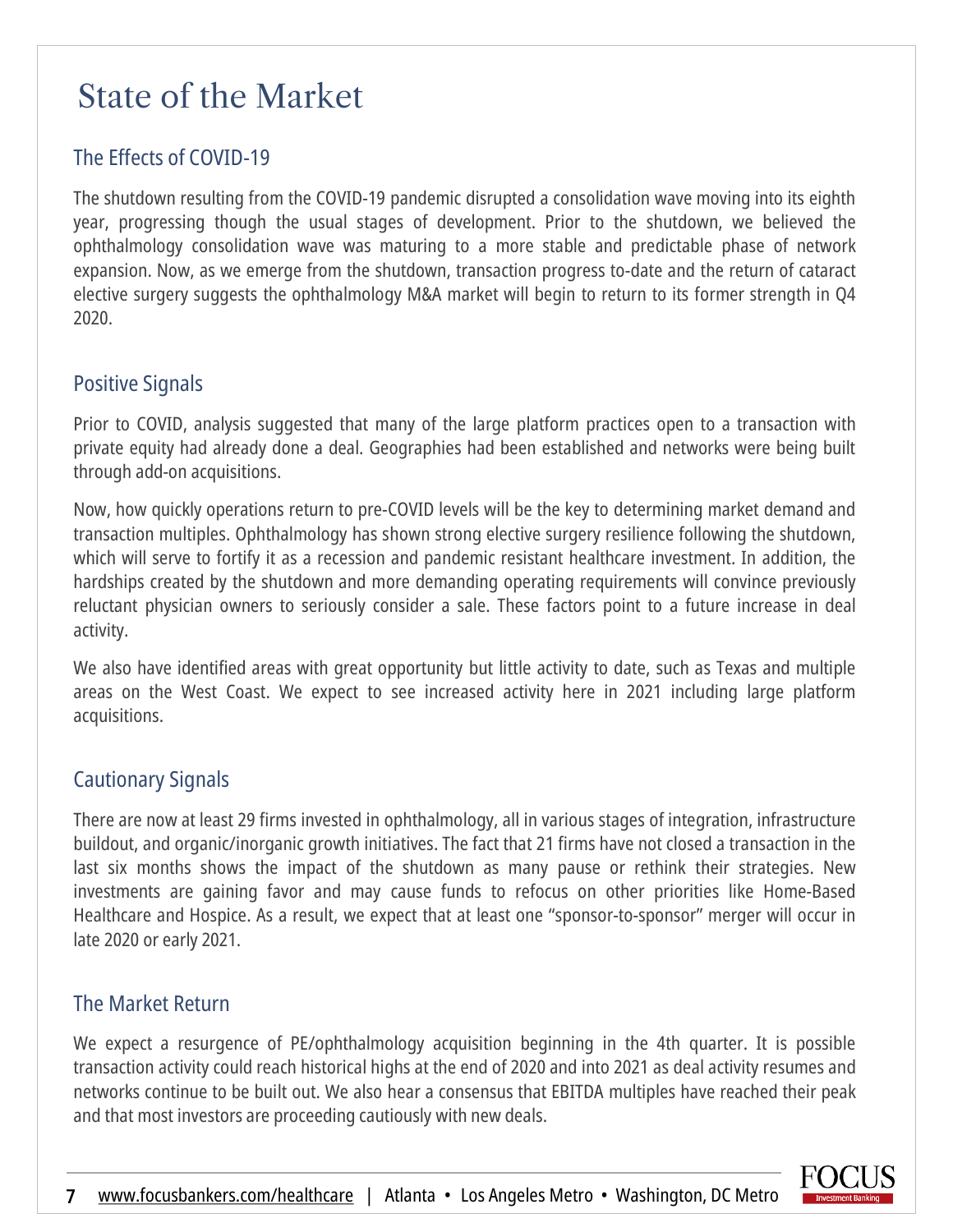# Underlying Market Catalysts

### A Promising Post-COVID 19 Recovery

Key factors can underly market performance and signal future direction. As of now, the most important factor surrounding the ophthalmology consolidation market is the speed and magnitude of a return to pre-COVID operations and revenue generation.

As our stay-at-home orders began to lift and the economy began to open, May of 2020 provided a key data point to gauge that recovery. As can be seen below, ophthalmology ranked #1 in resilience with elective cataract surgeries up 1,279% from April 2020. The speed and magnitude of that return far outpaced other elective surgeries.



#### Elective Surgeries Performed May 2020 vs April 2020

Source: Jason Krantz, CEO Definitive Healthcare, Three Unexpected Healthcare Industry Trends in 2020 - June 24, 2020

#### Emerging Retina-Only Network Creation and Development

A second underlying catalyst to acquisition activity came in the way of a new emphasis on retina-only networks. Retina is considered a unique specialty within ophthalmology, often operating as a stand-alone entity versus a part of a general ophthalmology practice.

Some PE firms have worked to integrate retina into their ophthalmology network as a key patient service, but that approach has been limited. Now, a new retina-only network approach is being pursued by two firms. If successful, this approach may lead to a significantly higher number of retina deals in the next few years.



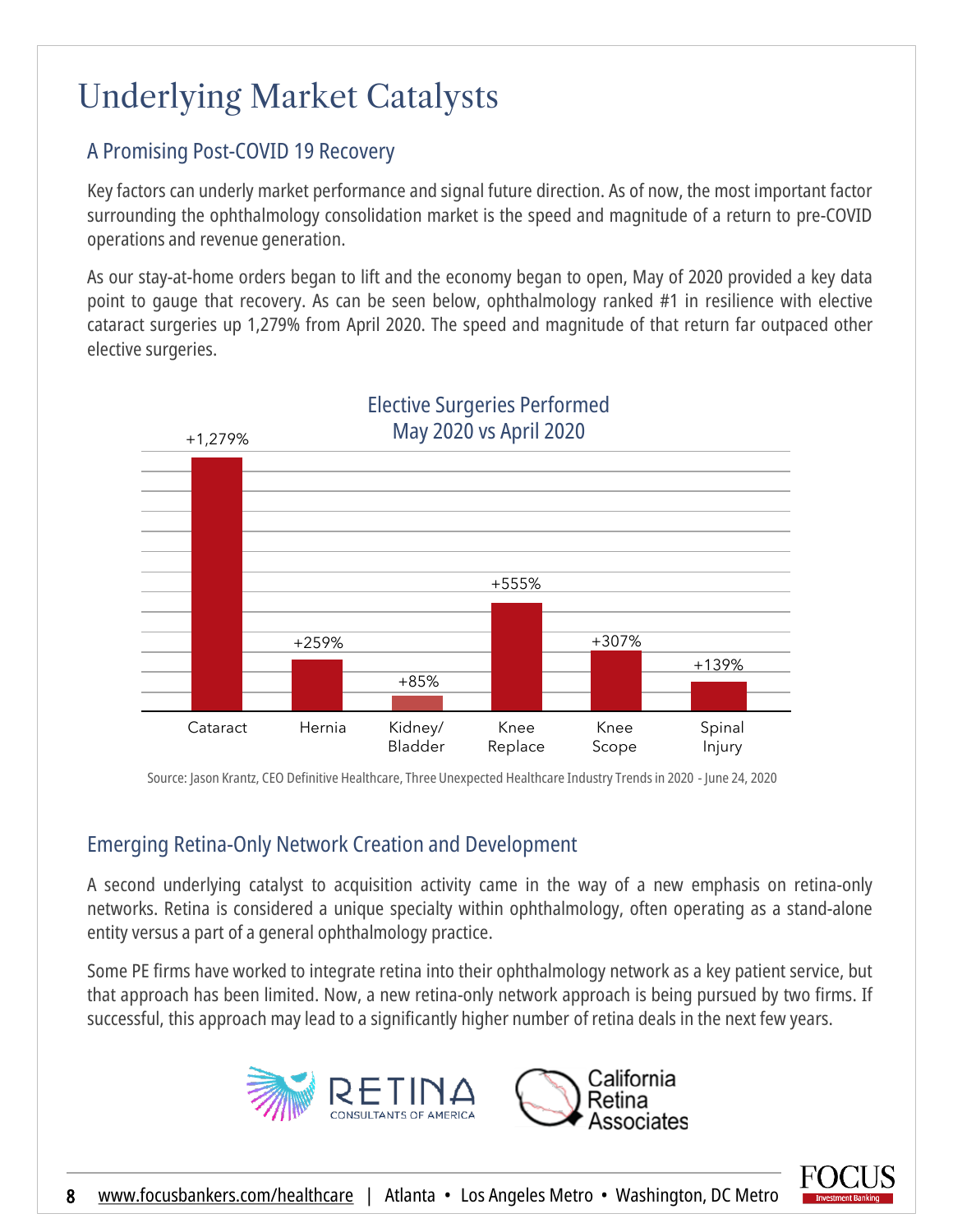### PPM Dashboard

Definition: A dashboard is a graphical user interface that provides at-a-glance views of key performance indicators (KPIs) to provide a clearer understanding of business or market activity.

The following key performance indicators help provide an unbiased numeric view of the marketplace. It is a useful tool that brings data into the quest to understand complicated market dynamics.

We use this data in context with other input we receive in our day-to-day dealings. Properly designed, a dashboard can provide a numeric picture of market strength and direction.

Beginning the first quarter of 2017, our dashboard signaled Expansion – characterized by consistent new firm entries and deals in new geographic areas. In late 2019 the market signaled a transition to Network Growth, characterized by consistent add-on acquisitions and expansion into strategic areas. Now, the dashboard shows the market has paused as the effects of COVID-19 are worked through.

#### Key Signals in 2020 .. A Strong Start Awaiting Recovery

- Acquisition of 5+MD practices matched the all time high for a quarter with 12 in Q1.20.
- Four new PE firms entered ophthalmology in Q1.20, the highest since Q2.17.
- Four New Geographic Areas (NGA) have been entered to-date in the 2020 calendar year.
- Q2.20 acquisitions fell to the lowest level since the consolidation started in 2016.
- 21 of 29 PE firms (72%) had no acquisition in the last 6 months.

|                                                                           | 2018           |                |                |                | 2019           |                |                |                | 2020           |                |                |                |
|---------------------------------------------------------------------------|----------------|----------------|----------------|----------------|----------------|----------------|----------------|----------------|----------------|----------------|----------------|----------------|
|                                                                           | Q <sub>1</sub> | Q <sub>2</sub> | Q <sub>3</sub> | Q4             | Q <sub>1</sub> | Q2             | Q <sub>3</sub> | Q4             | Q <sub>1</sub> | Q <sub>2</sub> | $Q3*$          | Q <sub>4</sub> |
| Number of New PE Firms<br>Entering The Ophthalmology<br><b>PPM Sector</b> | 3              | $\overline{2}$ | $\overline{2}$ | $\overline{2}$ | 1              | $\overline{2}$ | 1              | $\overline{0}$ | $\overline{4}$ | $\overline{0}$ | $\overline{0}$ |                |
| <b>Total Acquisitions</b>                                                 | 19             | 10             | 14             | 29             | 10             | 18             | 20             | 16             | 19             | 6              | $\overline{4}$ |                |
| Platform Acquisitions (5+ MD)                                             | 10             | 6              | 3              | 12             | 5              | $\overline{7}$ | 8              | 3              | 12             | 1              | $\overline{2}$ |                |
| <b>Add-on Acquisitions</b>                                                | 9              | $\overline{4}$ | 11             | 17             | 5              | 9              | 12             | 13             | 7              | 5              | $\overline{2}$ |                |
| Number of New Geographic<br>Areas (NGA) Entered through<br>Acquisition    | $\overline{4}$ | $\overline{2}$ | $\overline{2}$ | 3              | $\overline{2}$ | 8              | 5              | $\Omega$       | 3              | $\overline{0}$ | 1              |                |
| Number of Firms Closing an<br>Acquisition in the Quarter                  | 10             | 6              | 8              | 14             | 9              | 12             | 9              | 8              | 11             | $\overline{2}$ | $\overline{4}$ |                |
| Number of Firms Invested<br>with No Acquisition in the Last<br>Six Months | $\overline{2}$ | 3              | $\overline{7}$ | $\overline{4}$ | $\overline{4}$ | $\overline{7}$ | 10             | 12             | 14             | 14             | 21             |                |
| Management Company<br>Recapitalizations                                   |                |                |                |                |                |                |                |                |                |                |                |                |

Note: Data Scorecard data is based on publicly available records and information provided to us by acquiring firms with authorization to publish. \*Q3 2020 data is through August 4, 2020

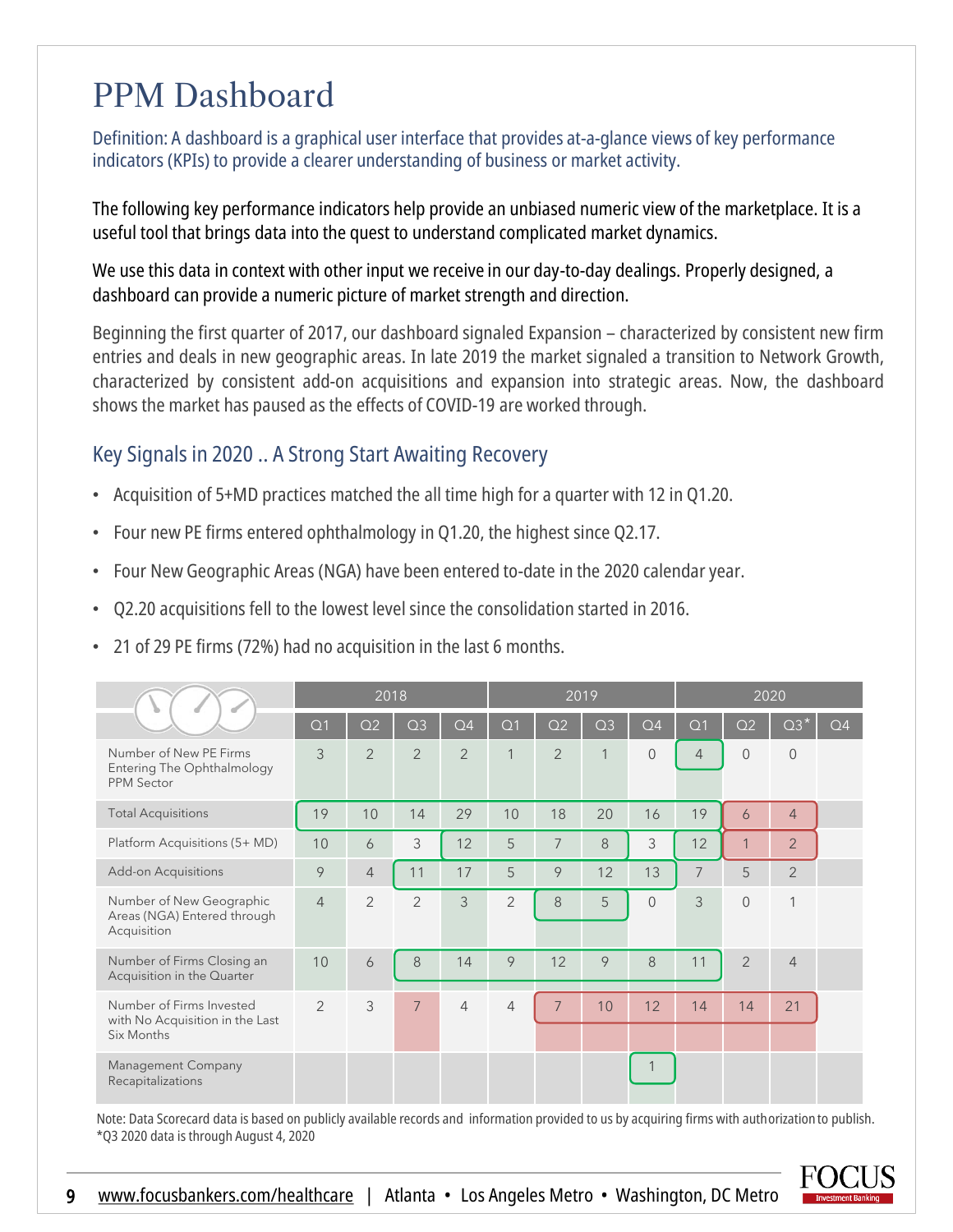### Investor Attraction – From Hot to Cold

For any business, entering a new market is a big decision. The key drivers to that decision are saturation and profit potential. When a market has high profit potential and low competitor saturation, new entries are attracted. This is clearly exhibited by the large number of new PE firms entering ophthalmology in 2017 and 2018.

In the first quarter of 2020, four new PE firms entered ophthalmology matching the highest ever. 2020 was off to a fast start. Since then, no new firms have entered … the first time that has occurred since the consolidation began in 2012.

In addition, as previously noted on the dashboard, deal activity has cooled dramatically with 21 of 29 firms making no acquisitions in the last six months.



### PE Firms Investing in Ophthalmology

New PE Firms Making their Initial Investment in Ophthalmology

PE Firms with Established Investments in Ophthalmology

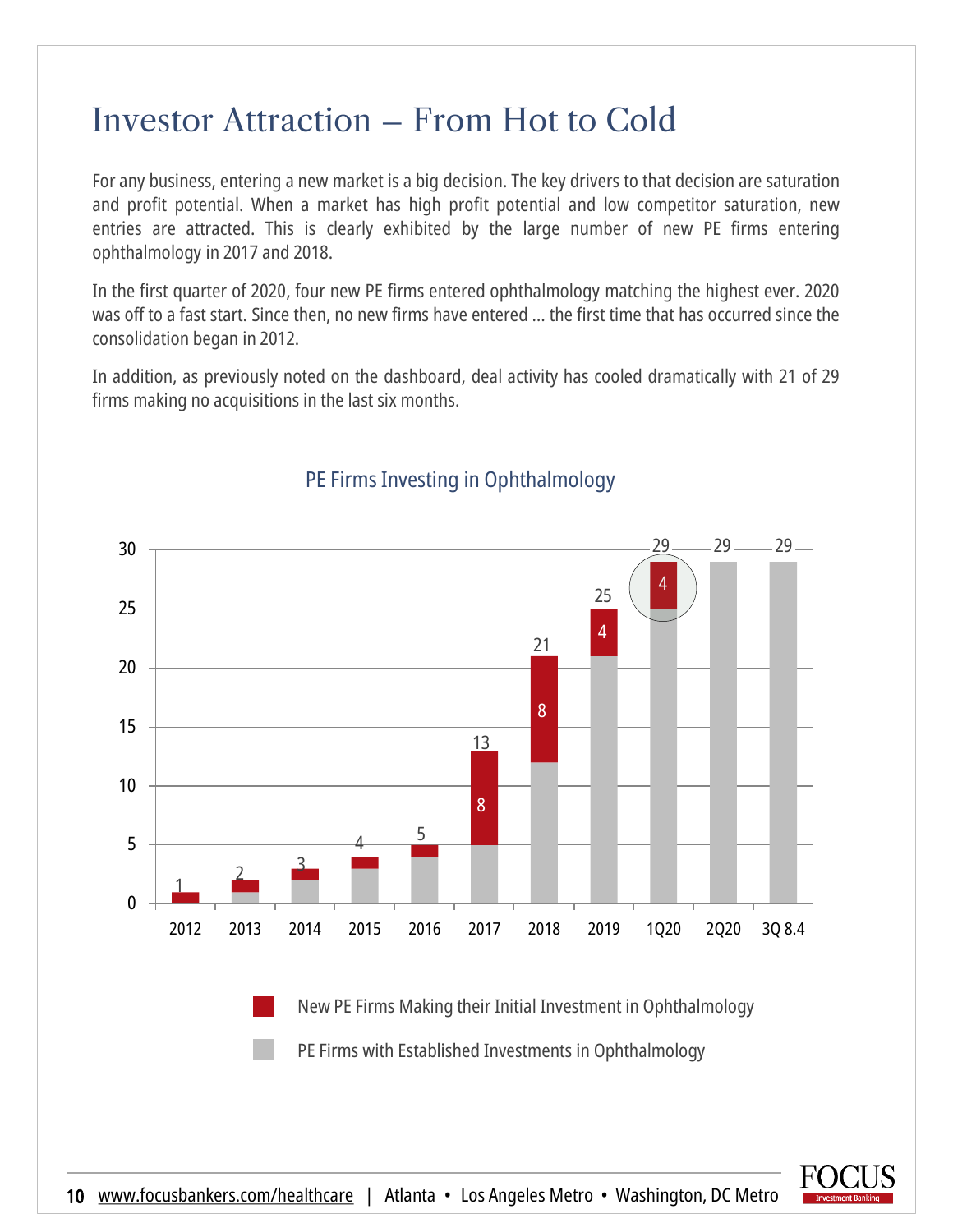### Acquisition Activity Works Through the Shutdown

We expected the tremendous growth in acquisition volume experienced in 2017 and 2018 to eventually slow. That happened in 2019 as the consolidation process matured into a more stable growth phase with actual acquisitions down 11% from 2018.

Acquisitions for the 2020 calendar year through 8/4 count only 28, made up of a relatively strong first quarter followed by a historically low second quarter.



Early indicators point to a return to more normal deal numbers in the third quarter. Although only one month into the third quarter, 2020 acquisitions are ahead of same time 2019.

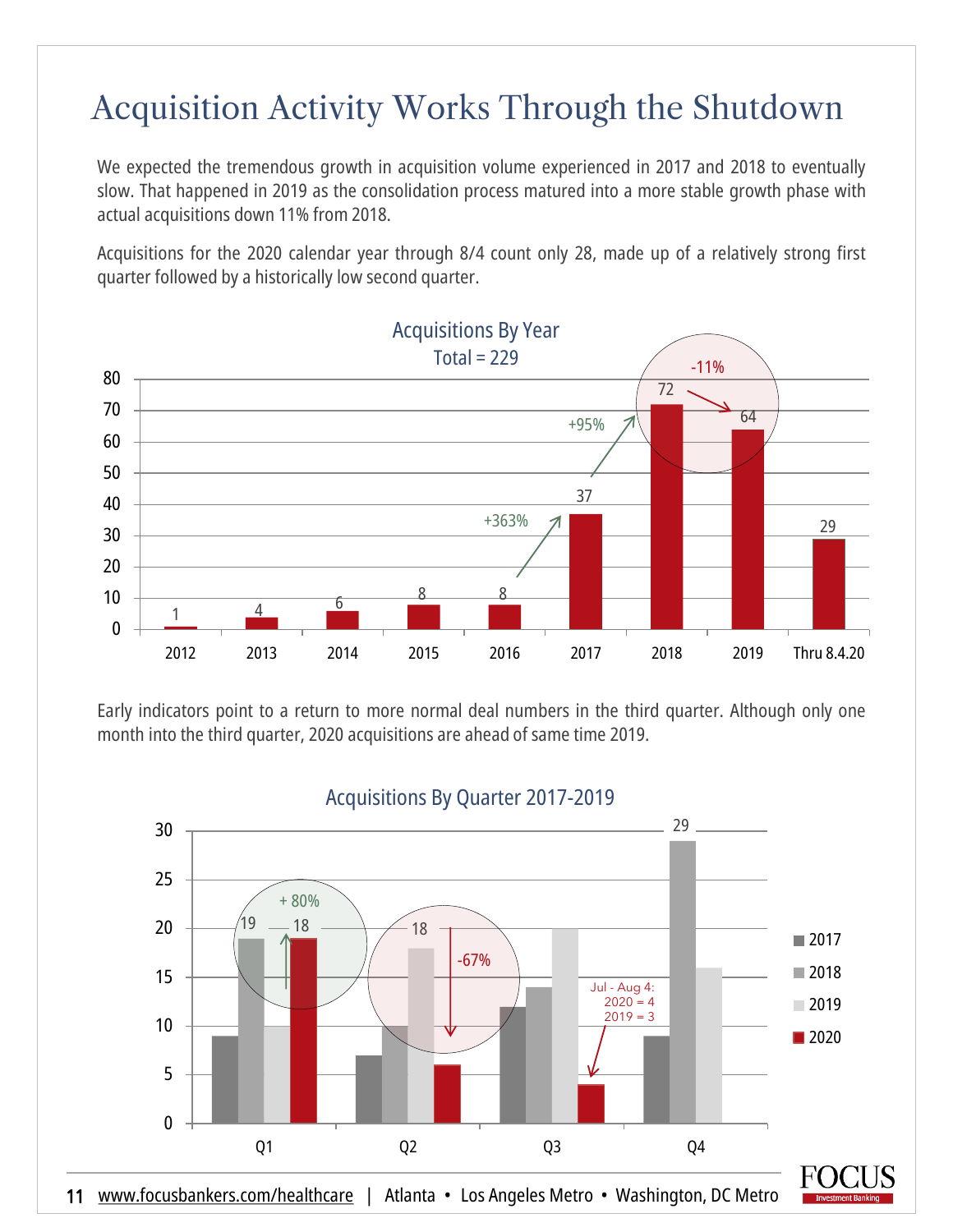### Large Practice Acquisition Activity

We consider large practice acquisitions to be the key driver of market expansion and a primary indicator of future investment in medium and small practices. Based on our experience, those expansion drivers can be identified as practices with five or more physicians.

2020 got off to a fast start with 12 large practice acquisitions in the first quarter, then fell abruptly due to COVID-19. Total large practice acquisitions of 98 represent 43% of total ophthalmology acquisitions todate.



#### Acquisitions of 5+ Physician Practices

Pre-COVID, the market was moving more strongly toward network building. We expect this trend to continue but do see growth prospects in recent large practice acquisitions, new geographies and retina.

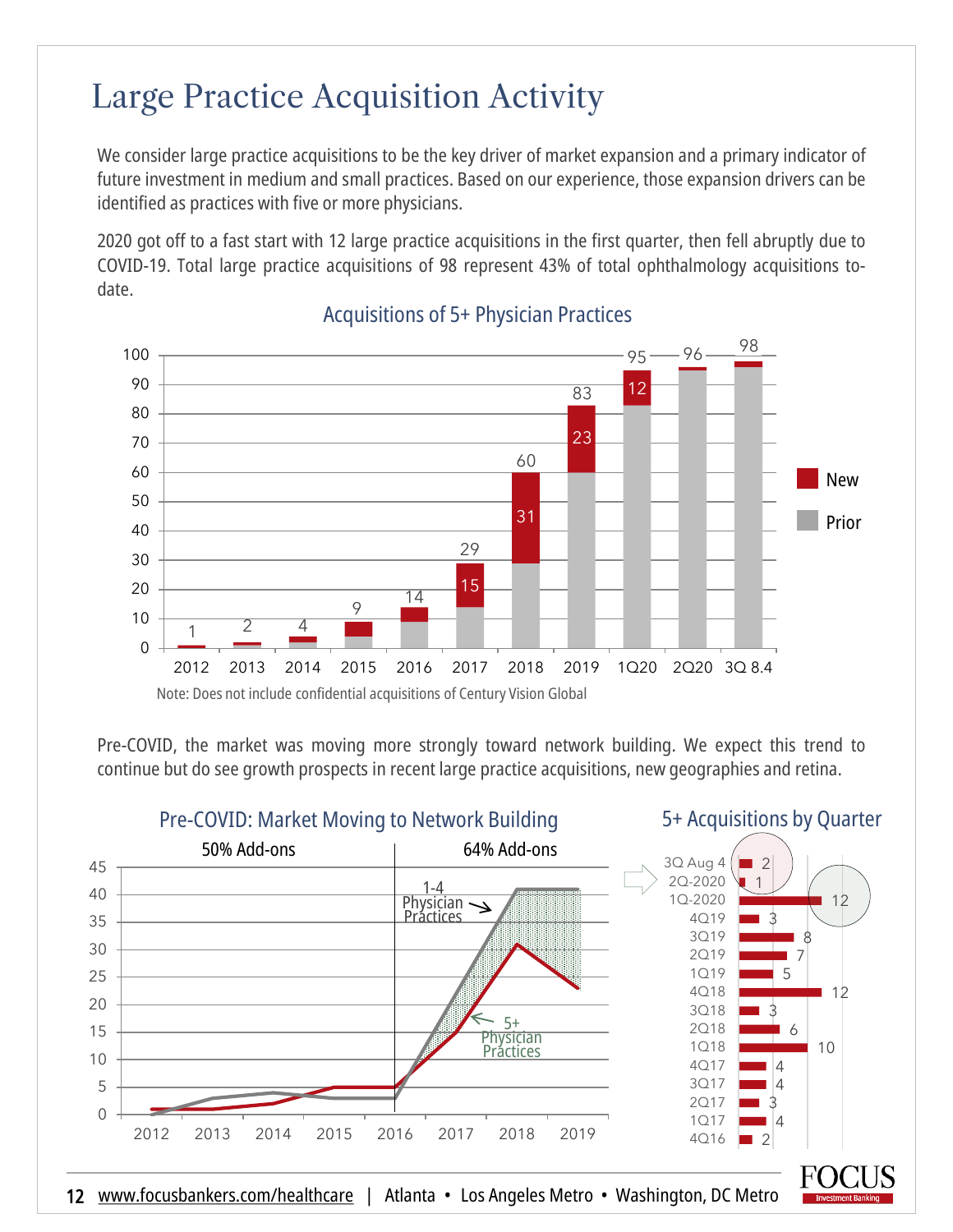# Geographic Targeting and Development

2020 through August 4 activity is shown below in the following areas:

- Macon, GA (NGA)
- Baltimore, MD (3)
- Boca Raton, FL (2)
- Chicago, IL (2)
- Ft Myers, FL (2)
- Houston, TX (2)
- New York, NY (2)
- Virginia Beach, VA (2)
- Allentown, PA
- Bakersfield, CA
- Corpus Christi, TX
- Jackson, MI
- Lansing, MI
- New Brunswick, NJ
- Newark, NJ
- Phoenix, AZ
- Philadelphia, PA
- Sacramento, CA
- Scranton, PA
- Washington, DC
- Waterbury, CT

Despite all the events taking place in the first quarter of 2020, the total of nineteen acquisitions represents the third highest level of quarterly deals since the ophthalmology consolidation began. More importantly, 12 of those deals were for large practices which signal future add-on activity. In addition, four new geographic areas(NGA) were entered in Texas, California and Georgia.

Overall activity has been heaviest in the Eastern United States, with the Southeast, Mid-Atlantic, Northeast, and much of the Midwest seeing very competitive acquisition markets - even for small and medium practices. Southern California has also become more active, but the Central US appears more in its initial stages - with several major acquisitions in different geographies without a lot of "fill-in" activity.

Ophthalmology Practice & ASC Acquisitions



This map provides a visual summary of private equity/ophthalmology consolidation activity beginning in 2012. Each dot represents a practice acquisition. Multi-location practices are shown with only one dot.

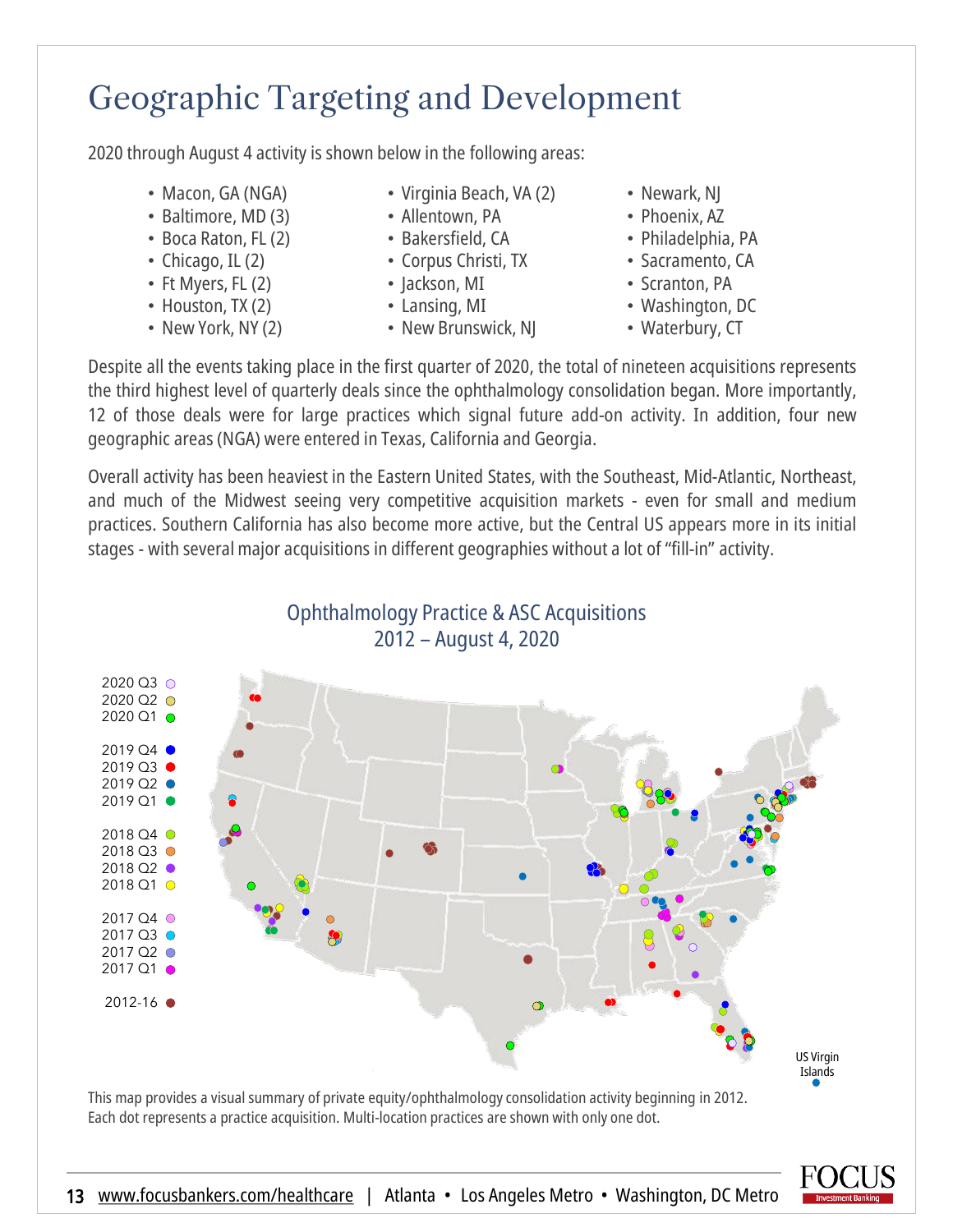# Opportunity Areas - Open Geographies

Several key geographies have experienced little or no private equity investment yet offer compelling opportunities.

#### Eastern Midwest

West Pennsylvania through most of Illinois is relatively open. Yet, many opportunities exist here including ASC acquisitions in non-CON states. Hospital dominance can make some of these markets more challenging.

#### TOLA

Large, highly populated, and fast-growing, Texas presents an excellent opportunity market. We expect several large acquisitions going forward as investors find the right physician partners. Surrounding states of Oklahoma, Louisiana and Arkansas offer opportunity as well.

#### Northern California and the Pacific Northwest

An investor could be very successful in Northern California through effective partnership with the many small practices there. The Pacific Northwest is home to some large players that could be initial platform investments.

#### Central Midwest and Mountain Regions

Though less concentrated, these areas are generally stable and offer strong opportunities for investors willing to work over a greater footprint. Building scale through add-ons here may prove challenging.

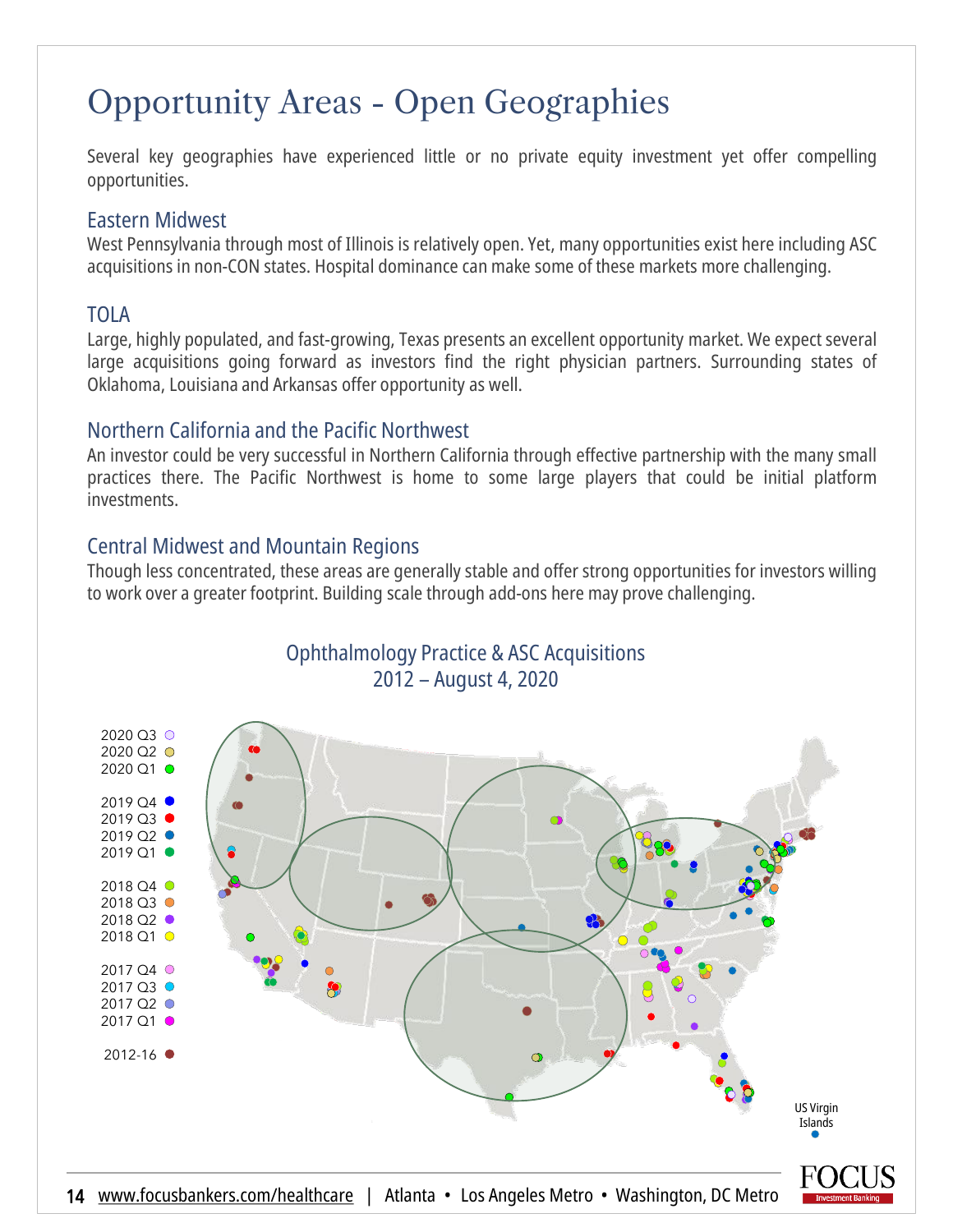# Geographic Investment Highlights by Quarter

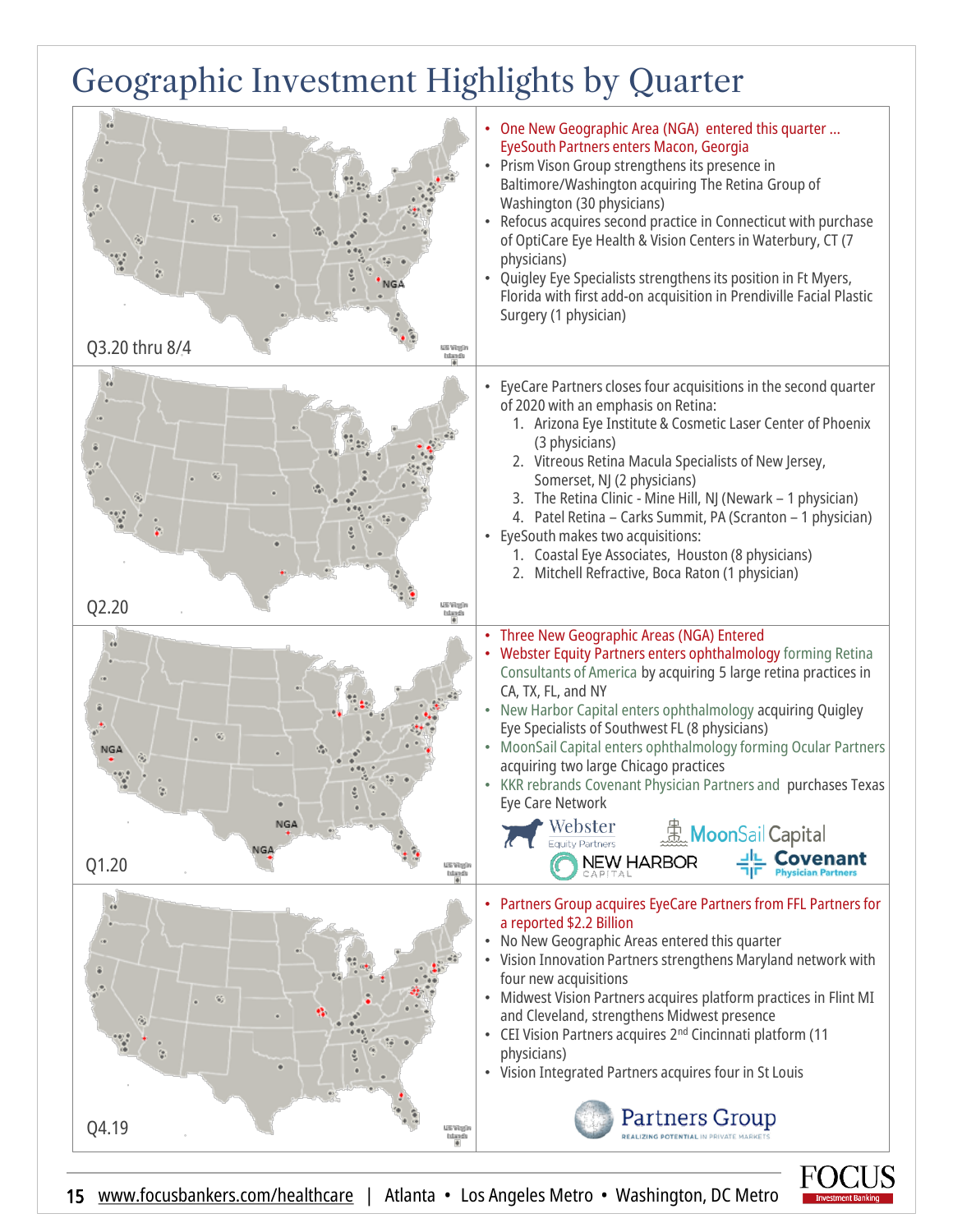# Key Takeaways

- 1. The end goal objectives of early investors in ophthalmology have been achieved through successful recapitalization at high EBITDA multiples. Once the pandemic effects are behind us that will bolster continued development by participating investors.
- 2. Four new private equity firms began investing in the ophthalmology space in the first quarter of 2020, the highest quarterly influx of investors since the second quarter of 2017 when the consolidation was in its fastest growth period.
- 3. The ophthalmology acquisition market got off to an unusually fast start in 2020 but fell victim to the pandemic shutdown. In general, deals in process slowed or paused and new deal generation fell dramatically.
- 4. Ophthalmology has shown very strong elective surgery resilience following the shutdown, which will serve to fortify it as a recession and pandemic resistant healthcare investment.
- 5. Hardships created by the shutdown and more demanding operating requirements will convince previously reluctant physician owners to seriously consider a sale.
- 6. A new retina-only network approach is being pursued by two new firms. If successful, this approach may lead to a significantly higher number of retina deals in the next few years.
- 7. As we emerge from the COVID-19 shutdown, transaction progress to-date and the fast return of cataract elective surgery suggests the ophthalmology M&A market will begin to return to its former strength in 4Q 2020.
- 8. It is possible transaction activity could reach historical highs at the end of 2020 and into 2021 as deals activity resumes, networks continue to be built out and new geographies are entered.
- 9. There is a growing consensus that EBITDA multiples have reached their peak and that most investors are proceeding cautiously with new deals.
- 10. New healthcare investments are gaining favor and may cause investor funds to be refocused to other priorities like Home-Based Healthcare and Hospice.